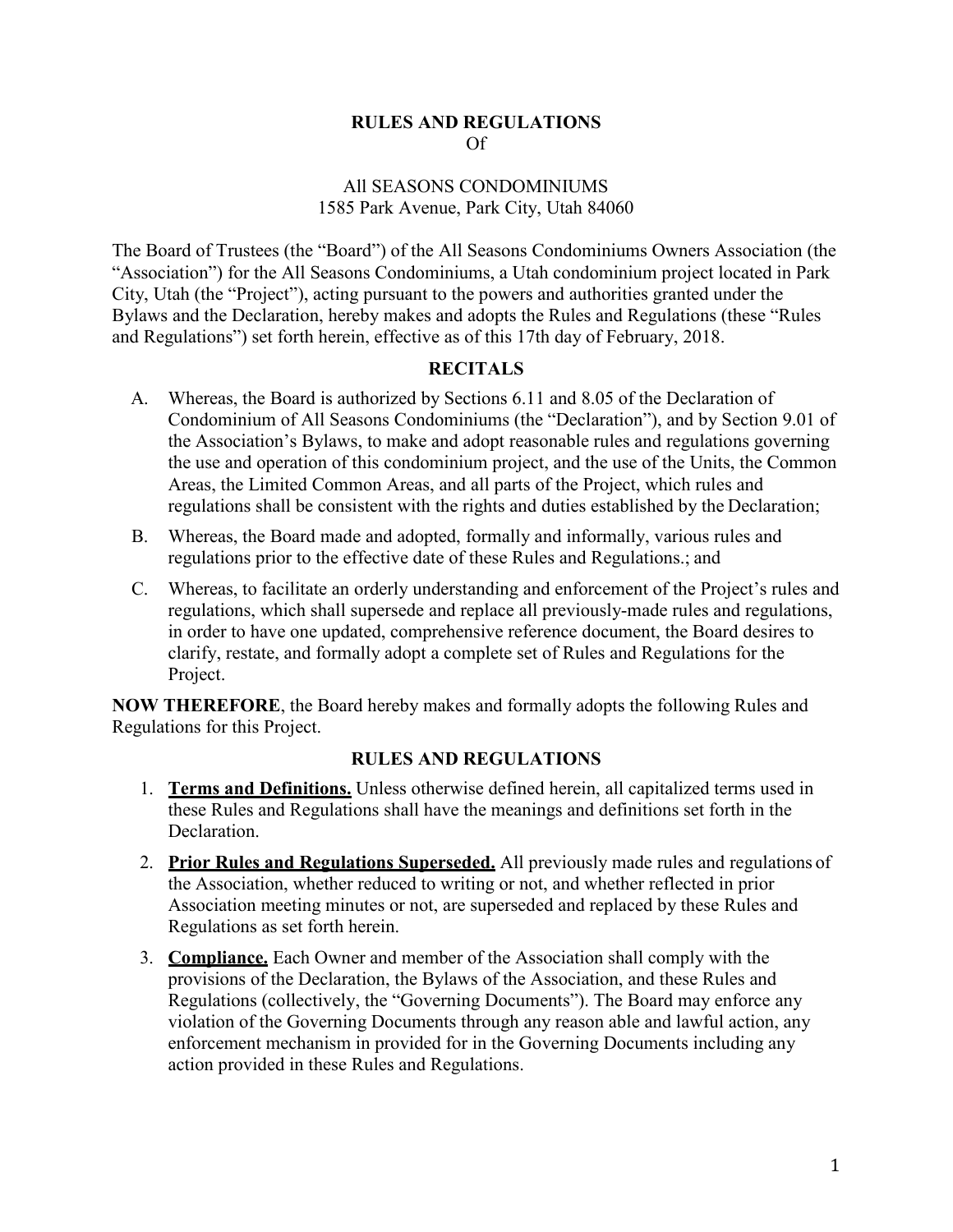4. **Persons to Whom These Rules and Regulations Apply.** These Rules and Regulations apply to all Owners, non-Owner occupants of a Unit ("Occupants"), Lenders, and any other Person who may enter the Project at any time. For purposes of these Rules and Regulations, the terms "Person" and "Persons" shall mean and refer to any natural individual, corporation, estate, limited liability company, partnership, trust, and any other legal entity.

Every Person to whom these Rules and Regulations apply is personally responsible for any violation thereof. Notwithstanding, the Owner shall be jointly and severally responsible for any violation of the Governing Documents by any Occupant of the Owner's Unit, the Owner's guests and invitees, and any Occupant's guests and invitees. An Owner's responsibility and liability to the Association under this Section 4 is not limited by the fact that the Owner may have been unaware of the violation by the Person occupying or visiting the Owner's Unit.

- 5. **Reporting Violations.** Owners and Occupants may report violations of the Governing Documents to the Board or Manager so that the safety, security, and quiet enjoyment of the Units by their respective Owners and Occupants are protected. Although not required, the following information is requested from Owners and Occupants reporting a suspected violation of the Rules, either in writing or by telephone:
	- (a) The name and address of the Person reporting the violation;
	- (b) The name and/or address of the Person alleged to have committed the violation (or any other reasonable method of identifying the Person or Unit);
	- (c) A reasonably detailed description of what the Person observed or heard, or other explanation supporting the Person's knowledge of a violation;
	- (d) The date, time, and location that the Person observed or otherwise perceived the violation; and
	- (e) The provision of the Governing Documents the Person believed was violated.

The Board shall have sole and absolute discretion in determining whether information provided related to a suspected violation results in any enforcement action.

- 6. **Quarterly Collection of Assessments.** The policy and practice of the Association and its Managers has been to collect Annual Assessments on a quarterly installment basis, with one-fourth of the Annual Assessments being due and payable on each of the following days of the year: January 1st, April 1st, July 1st and October 1st. This policy and practice is hereby formally adopted as part of these Rules and Regulations, provided, however, that nothing in this Section 6 shall be construed to prohibit any Owner from submitting payment to the Association of his or her Annual Assessments on a monthly installment basis, if the Owner chooses to make such payments on a monthly basis. The Association will accept and account for any Annual Assessments paid on a monthly basis by any Owner.
- 7. **Uses of Condominium Units.** Use of the Units and the recreational facilities of the Project is limited solely to the personal use of Owners, their families, guests, invitees and lessees (including renters or overnight guests). Use of the Units or the recreational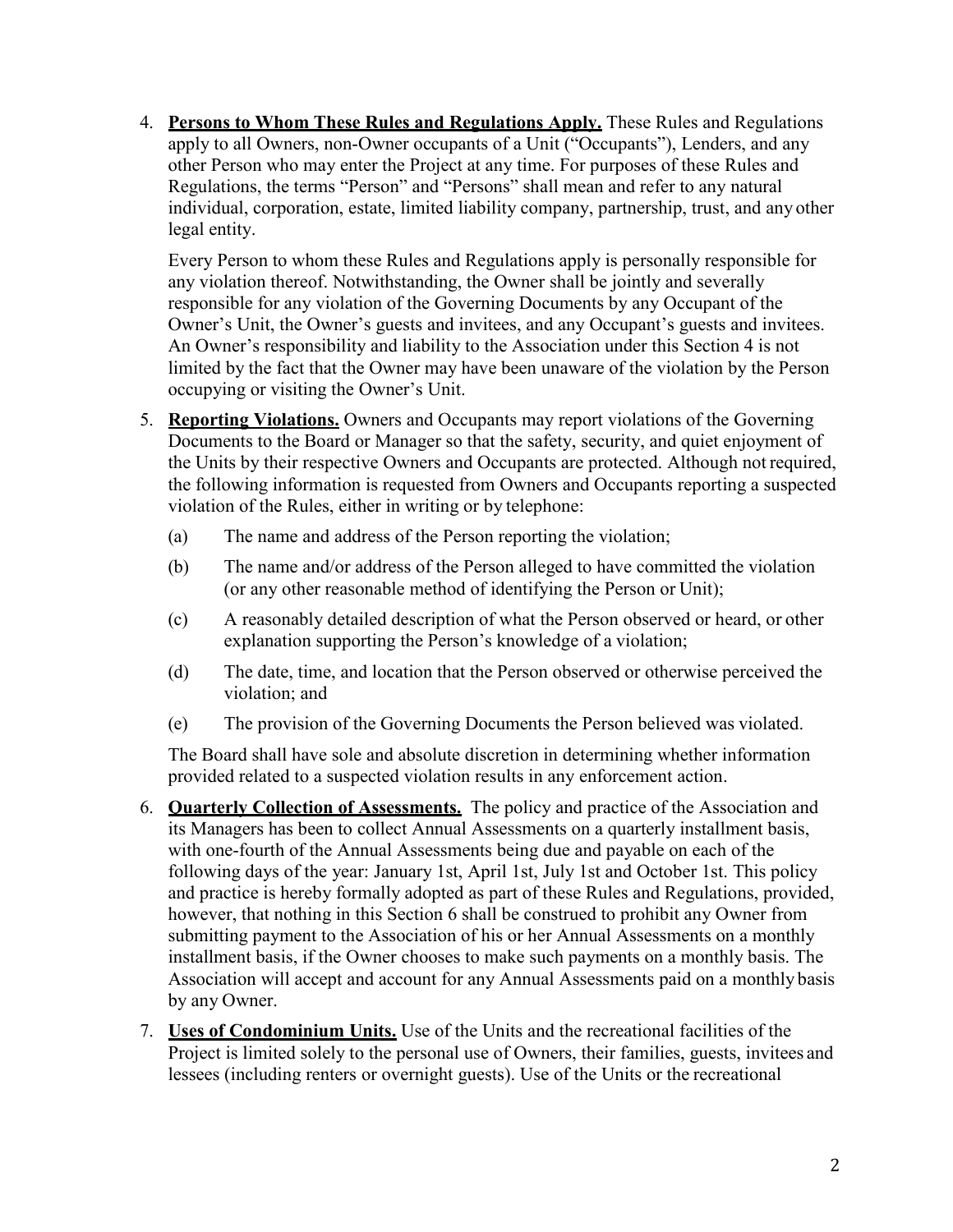facilities for commercial purposes or any purposes other than the personal uses described herein is expressly prohibited.

- 8. **Pets.** Pets of owners are not permitted on the Property without the prior written approval of the Board of Trustees. Renters/Tenants are not permitted to maintain pets of any kind on or within the Property. In no event shall any pet be permitted in any portions of the Common Areas unless carried or on a leash.
- 9. **Noise and Disturbances.** Should noise transmission or other create a disturbance or a nuisance, the offending Owner shall be responsible to abate the disturbance, not the Association. In order to ensure the comfort of all Owners and authorized users, radio and television sets, and any and all other such audio equipment generating noise, must be turned down to a minimum volume so as not to disturb other Persons between the hours of 10:00 p.m. and 7:00 a.m. All other unnecessary noises, which would disturb other Persons, including but not limited to running on the decks and common stairs, are not allowed 24 hours per day.
- 10. **No Smoking.** The Project is designated as a non-smoking property in all common and limited Common Areas consistent with the Utah Indoor Clean Air Act, Utah Code § 26- 38-1 et seq. Smoking is not permitted anywhere in the Common Areas and within 25' of the Building entrances, lobby, elevator and decks.
- 11. **Damage.** Except as otherwise provided by law and/or in Section 29 herein, Ownersshall be responsible for paying all costs of repair relating to damage caused by such Owner (or Owner guests or any agents or contractors of such Owner) to the Common Areas, Limited Common Areas, or to any other Unit.
- 12. **Renovation of Individual Units.** Except as otherwise provided in the Declaration, each Unit may be renovated by the Owner of the Unit; provided, however, that if the proposed renovations will have any impact on the Common Areas or Common Facilities, the Owner must first obtain written approval for such renovations from the Board of Trustees. To obtain such written approval, the Owner must submit a written request to the Board containing the following information: a detailed description of the nature of the renovation, the Person responsible for the renovation, and schematic or architectural plans showing the proposed renovations. Permission for renovating individual Units will be given in writing, and only after such written permission is given may any construction work or reconfiguration of the space begin. If construction is started prior to gaining such written approval, the Board may take all necessary steps to stop such work, and the expenses of such actions will be borne by the individual unit owner (including reasonably attorney's fees). The Board has the sole discretion to approve renovations that impact Common Areas or Common Facilities. The owner responsible for such work shall be responsible for any damage done to any Common Areas, Limited Common Areas, or other Units due to such renovations.
- 13. **Contractor Responsibility.** All contractors engaged by Owners or the Association shall register with the Association's Manager (or other designated Person) to coordinate the scope and timing of work to be performed. Contractors shall not use the Association's trash disposal facilities, but shall be responsible for transporting away from the Project all excess materials and trash generated from or relating to their work. Contractors shall coordinate with the Association's Manager their placement of their own trash receptacles.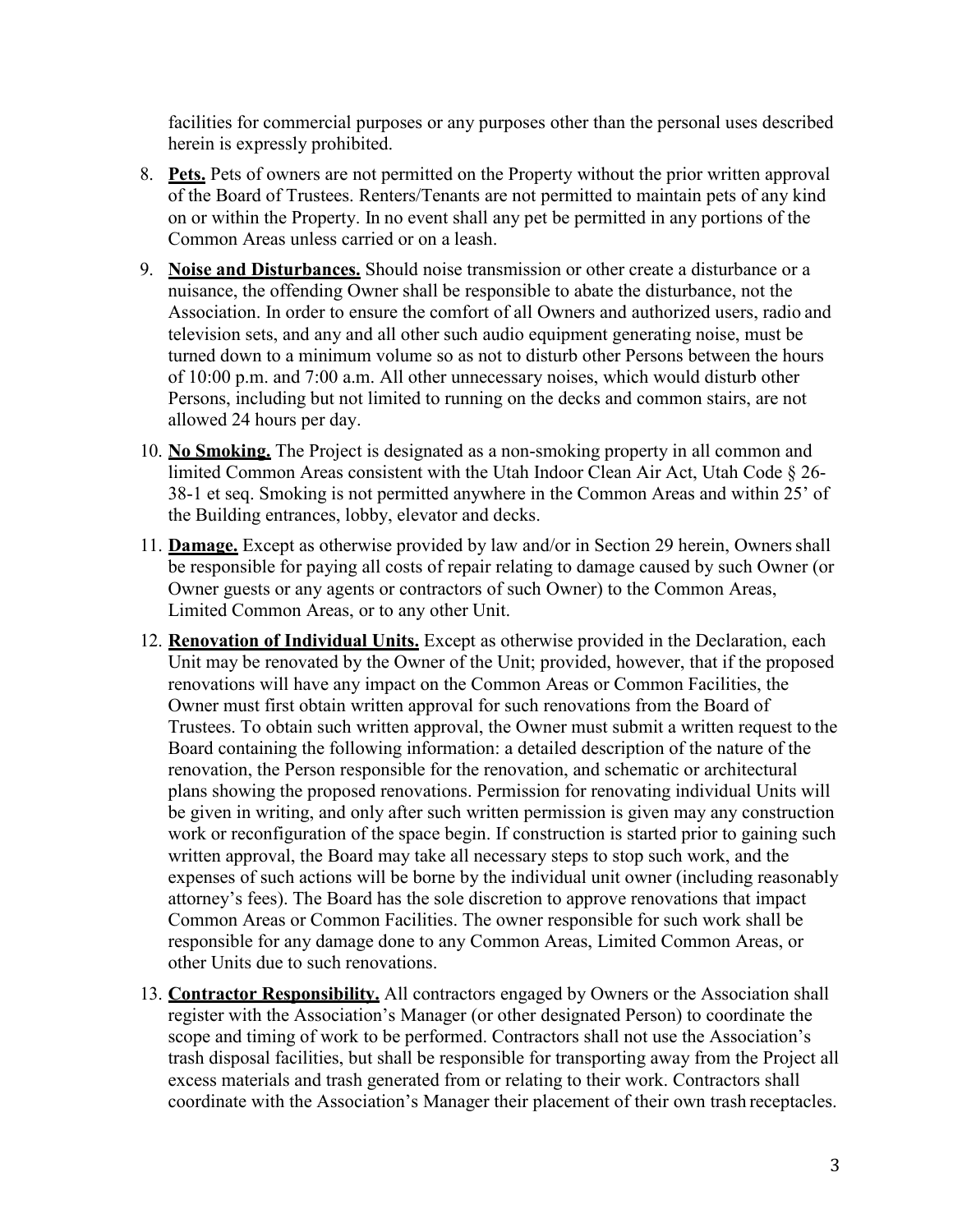Contractors shall keep and maintain corridors and other Common Areas clean and free from obstruction during their time at the Project. Contractors shall transport all equipment and materials into the Project through the garage entrances, not the front entrance or lobby areas. The Owner(s) who engaged the contractors shall be responsible for informing their contractors of these requirements, and shall be jointly and severally liable for any and all violations or damage to the Project committed or caused by their contractors.

- 14. **Signs.** No "For Sale" or "For Rent" signs or other displays or advertising shall be maintained on any part of the Common Areas or Limited Common Areas. All other signs, flags, banners or advertising devices of any nature are prohibited.
- 15. **Parking.** Parking is permitted in the garage area and outdoor designated spaces on a first-come, first-serve basis. There is no reserved parking at the Project. Vehicles may only be parked in designated parking areas and positioned within the parking lines that designate a parking stall. Notwithstanding anything in these Rules and Regulations to the contrary, improperly parked vehicles are subject to removal or impound at the Owner's expense without prior warning.

Owners may elect to leave vehicles at the Property for extended periods in the garage parking area only. Vehicles that remain at the Property for periods exceeding fourteen (14) days while the Owner is not actively present in their Unit must register the Owner's vehicle with the Board (or designated representative), including; make, model, year and license plate number along with appropriate contact information for the Owner. Said vehicles shall be parked as close to the ends of the garage farthest away from the garage elevator lobby.

No trailers, oversized vehicles or commercial vehicles (excluding those vehicles owned by the management company of the Association, and excluding those vehicles which have received advance written consent of the management company) shall be parked in any parking space, except such temporary parking spaces provided for the purpose as may be necessary to effectuate deliveries to the Project. Bicycles shall not be stored on any Common Areas or Limited Common Areas.

- 16. **Exterior Appearance**. No owner shall cause any material changes to the exterior appearance of the windows or balconies without the prior, written consent of the Board. Limited common decks appurtenant to each unit shall be free of clutter and storage of any personal property or materials other than approved deck furniture. Common decks for the front entry of each unit that serve more than one unit must be kept clear of, skis, snowboards, sleds. artwork, flags, banners or other decoration. The restrictions in this Section 16 include the Common Area deck railings
- 17. **Obstructions.** Sidewalks, entrances, driveways, passages, patios, stairways, corridors, halls and/or all other areas intended for common use must be kept open and shall not be obstructed in any manner. Rugs or mats, except those either permitted or placed by the Association, must not be placed outside of doors in corridors. All personal property of Owners shall be stored within the Owners' Units. Except as specifically provided in these Rules and Regulations, Owners and occupants are prohibited from storing any personal property on or in any Common Areas.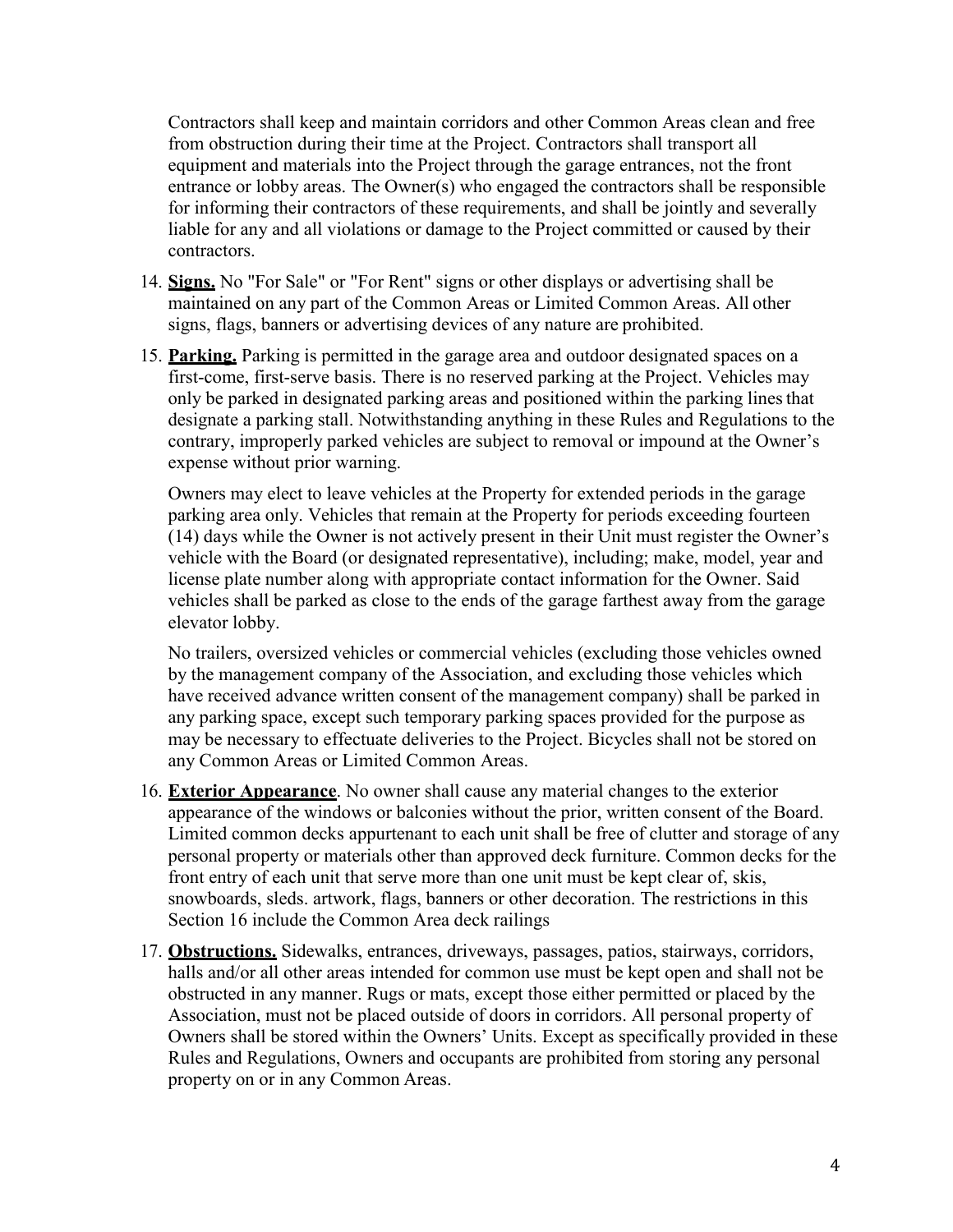18. **Barbeque Grills.** For the safety and health of all Owners: natural gas, propane, charcoal and wood burning grills are prohibited within the Units or on the common or limited common decks appurtenant to each Unit due to potential fire and smoke risks and recommendations from the common insurance carrier.

A common gas grill has been provided by the Association adjacent to the pool area on the ground level for the seasonal use and enjoyment of all owners, tenants and guests of the Property. The common grill area is anticipated to be available for use from June through September each year.

- 19. **Storage of Dangerous Items.** No inflammable, combustible, or explosive fluid, chemical or substance, shall be kept in any Unit, or anywhere within the Project, except as are required for normal household use.
- 20. **Lobby and Main Entrance.** The lobby of the Project is intended for use by Owners and guests, and is intended to be a relaxing and quiet area. Owners, guest and renters are asked to keep the lobby area, common bathroom and ski locker area free of trash and debris.
- 21. **Ski Equipment and Amenities.** Ski boots are not permitted on the Common Area decks to prevent damage to the decks and risk for slip and fall. Each Unit is allocated one ski locker in the storage room adjacent to the main floor lobby. Skis and snowboards are not to be left in the common lobby area. A ski rack is located outside the lobby entrance for temporary storage of skis and snowboards. Use of the ski locker area and storage of valuables is at the risk of the User. The Association will not be responsible for loss or damages related to the use of the Project's facilities.
- 22. **Trash.** The Association provides a trash dumpster near the garage entrance on the North side of the Property. Owners, guests and tenants are required to place all trash in the dumpster. Trash bags and other debris are not permitted to be stored in any of the Common Areas of the Project. A recycling service is not currently provided. Recycling must be taken to the local recycle service center.
- 23. **Use of Therapy Pool**. Owners and authorized users of the common outdoor therapy pool may use the same at their own risk. All users are required to obey the posted rules. Children under ten (10) years of age using the therapy pool facilities must be accompanied and supervised by a responsible adult. Swimming in the pool is permitted only during the posted hours of operation. Since the pools are not guarded, Persons using these facilities do so at their own risk. Persons using recreational facilities must be appropriately attired. Beverages may be consumed within the pool area, but absolutely no glass, glass bottles or containers shall be allowed within the pool area. Anyone who hosts or participates in serving or consuming beverages will be held strictly responsible for cleaning up after such refreshments have been consumed.
- 24. **Plumbing.** Plumbing shall not be used for any other purpose than those for which it was constructed, and no sweepings, rubbish, rags, grease or other foreign substances shall be deposited into plumbing. The cost of any damage resulting from misuse shall be borne by the Owner.
- 25. **Drones and Remote Control Vehicles.** Drones and remote control vehicles are prohibited in the Common Areas and Limited Common Areas of the Project.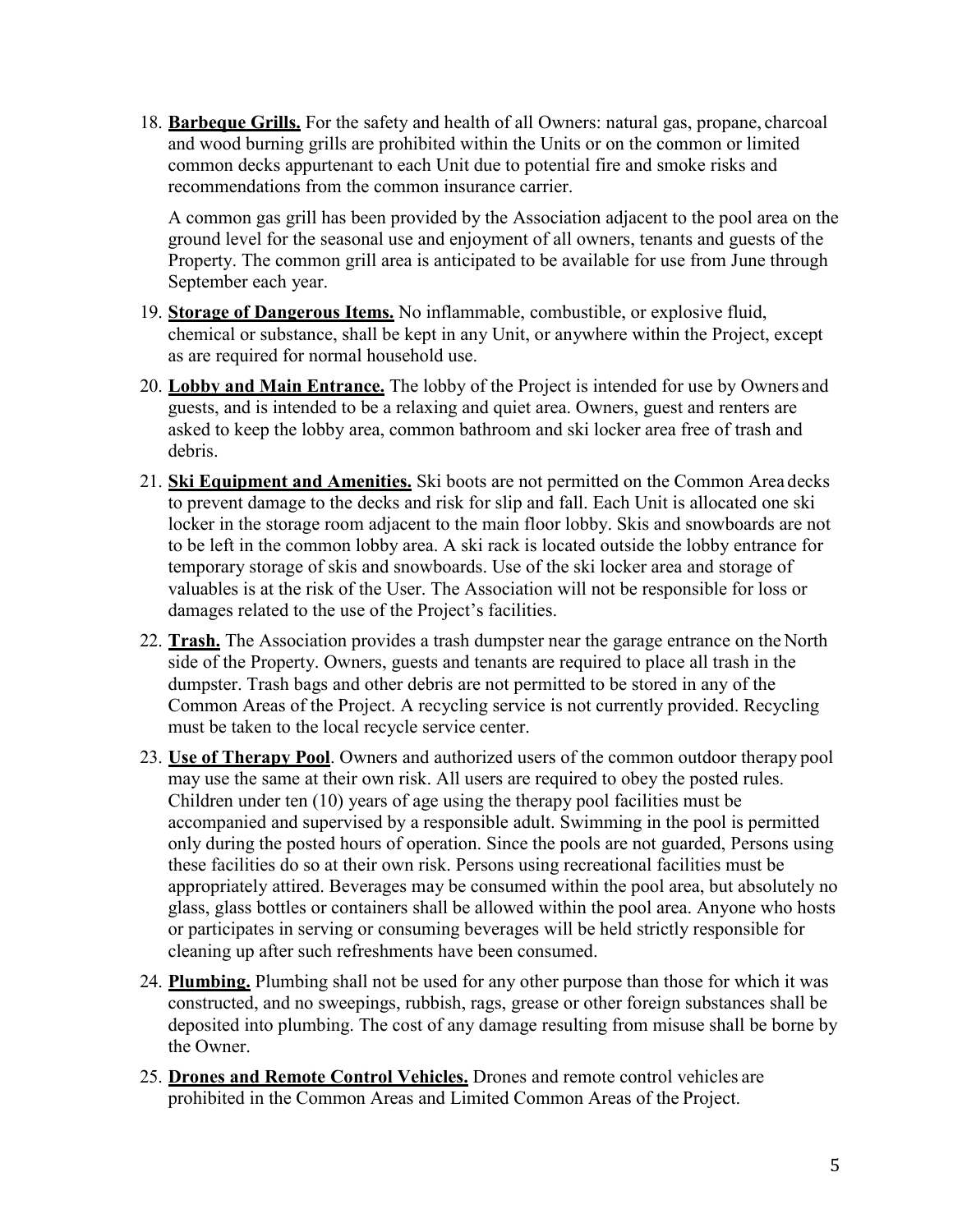- 26. **Mountain Conditions.** The Project is located in a mountain environment where significant snow and ice buildup occur on and around the Project. Owners, Occupants, guests, and invitees are required to use reasonable precaution when walking, driving or otherwise moving in areas covered with snow and ice to avoid personal injury and damage to Project.
- 27. **Unit Access Requirement.** Owners are required to provide the Association's management company, separate from their rental management company, with emergency access to the Owner's Unit, whether in the form of an electronic code or hard key. If an Owner does not provide emergency access to the Association's management company, and Unit access is necessary in the event of an emergency, any damage resulting from the inability to enter the Unit will be the responsibility of the Owner.
- 28. **Insurance.** Consistent with the Utah Condominium Ownership Act, Utah Code § 57-8- 43, the Association shall be responsible to maintain blanket property insurance on the Building, including Common Areas, Limited Common Areas and the Units, insuring against all risks of direct physical loss commonly insured against. Owners are responsible for obtaining and maintaining individual (H06) insurance coverage for their respective Units and personal property. Except as otherwise provided by law, in the event of a loss, the Association's blanket property insurance shall be primary, provided, however, that consistent with Utah Code  $\S 57-8-43(9)(f)(ii)$ , the Owner shall be responsible for the deductible of the Association and the Owner's policy shall apply to that portion of the loss attributable to the policy deductible of the Association. If, in the exercise of the Board's business judgment, the Board determines that a covered loss (as defined in Utah Code  $\S 57-8-43(9)(g)$  is likely not to exceed the Association's deductible, and until it becomes apparent that the covered loss exceeds the deductible and a claim is submitted, the Owner's policy shall be considered the primary policy for a loss occurring to the Owner's Unit and/or to Limited Common Area appurtenant to that Owner's Unit. The Association shall be responsible for any covered loss to Common Areas. An Owner who does not have a policy to cover the damage to that Owner's Unit and appurtenant Limited Common Areas, is responsible for that damage and the Association, as provided by law, may recover any payments the Association may make to repair that Unit and the appurtenant Limited Common Area. The Association need not tender a claim. Owners shall be responsible to ensure their respective individual coverage meets needs for covering the Association's deductible, and personal property and lost rents. Failure of an Owner to obtain and maintain adequate property insurance coverage shall be deemed a violation of this Section 28.
- 29. **Fines for Violations.** Consistent with the Declaration and the Utah Condominium Ownership Act, Utah Code § 57-8-37, the Board is authorized to issue fines for any violation of the Governing Documents. A fine may be assessed for each and every type of violation. The fine for any violation shall be in the amount provided in this Section 29, provided, however, the aggregate amount of fines assessed against an Owner for violations of the same provision of the Governing Documents may not exceed \$500.00 in any calendar month.

For a first violation, the Association shall give a written warning to the Owner, consistent with the Rules and Regulations regarding notice, which shall: (1) notify the Owner of the violation by describing the violation, and stating the provision of the Governing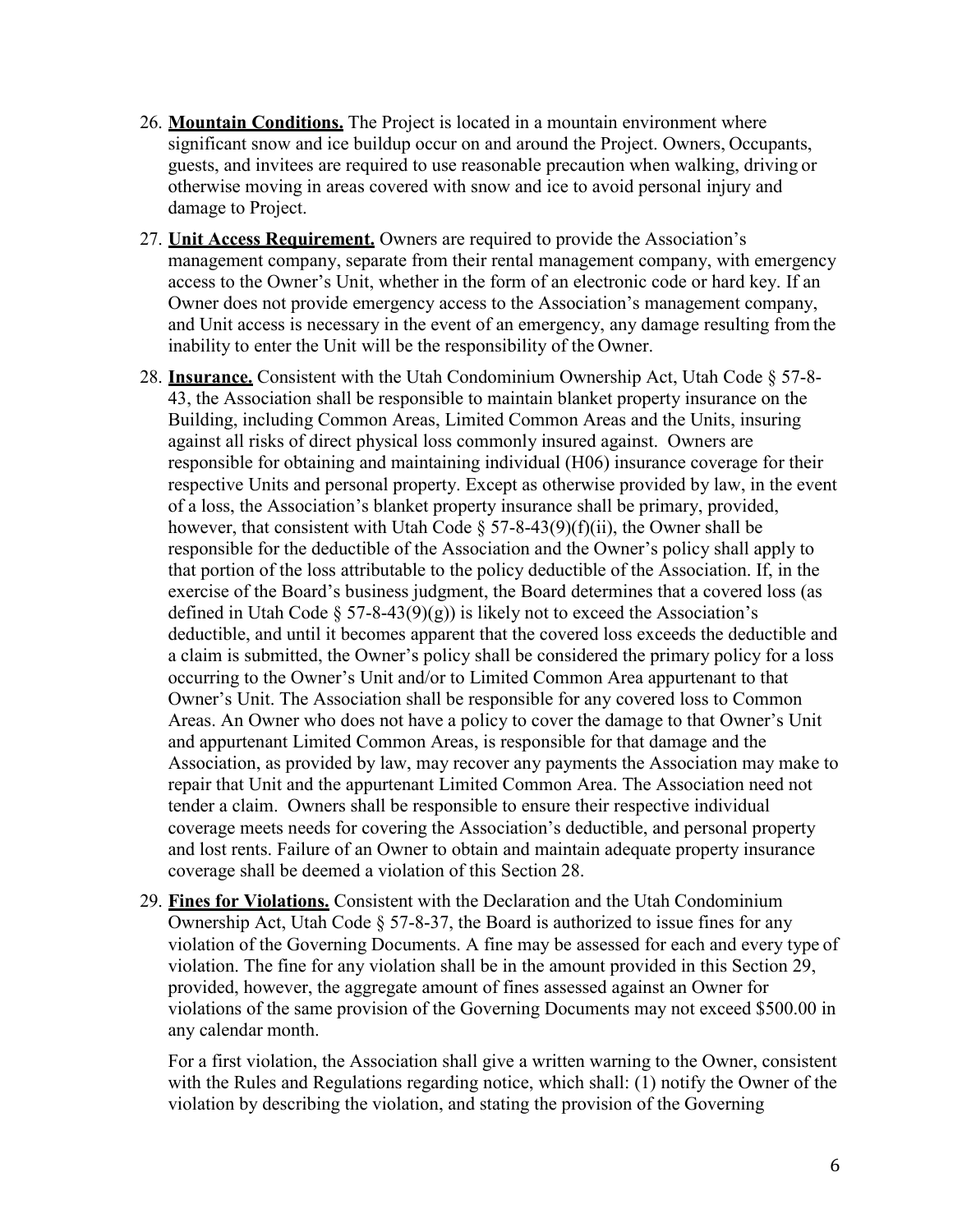Documents that was violated; and (2) inform the Owner that a fine may be imposed if a second similar violation occurs within one (1) year of the date of the warning, or if a continuing violation is not cured within forty-eight (48) hours after the day of the warning.

Upon a second violation of the same type after a warning in any one-year time period, or after a continuing uncorrected violation after the initial 48-hour warning period, a fine of \$100.00 may be imposed on the Owner. No warning is required before the imposition of a fine after the second violation within a one-year period, or for a continuing fine not cured more than forty-eight (48) hours from the initial warning.

Upon a third violation and for all subsequent of the same type within a one-year period, or ten (10) days after the imposition of the first fine for a continuing violation, a fine of \$200.00 may be imposed on the Owner. No warning is required before the imposition of any fine after a second violation within a one-year period, or when a continuing violation is uncorrected for ten (10) days after the assessment of the first fine.

All fines described herein are Assessments as described in the Declaration, and, therefore, shall accrue interest and late fees at the same rate and in the same manner as an unpaid Assessment. An Owner who is assessed a fine may request an informal hearing to protest or dispute the fine within thirty (30) days from the date the fine is assessed. Unless otherwise required by law, such hearing shall be conducted in accordance with the provisions herein. If a hearing is requested, no interest or late fees shall accrue related to the fine until after the hearing has been conducted and a final decision has been rendered by the Association. All requests for hearing shall be in writing and shall be mailed, delivered or emailed to the Board or the Manager. The hearing must occur within thirty (30) days after the Owner delivers a written request for hearing, and the Owner shall have notice of the hearing at least fourteen (14) days before the date of the hearing. Any hearing as a result of such a request shall be governed by the following rules:

- (a) The Owner must appear at the time and place designated by the Board for the hearing. The appearance may be by electronic communication. All individuals attending on behalf of the Owner may also attend by electronic communication;
- (b) At the hearing, the Owner contesting the fine shall be entitled to a reasonable amount of time to present evidence to challenge the alleged occurrence of the violation or present other information as the Owner believes is pertinent or appropriate for the Board's consideration. The Owner may invite other Owners or Persons to present evidence or information related to the alleged occurrence of the violation;
- (c) The Board may establish and announce at or before the hearing any other reasonable rules regarding the hearing;
- (d) Within ten days of the hearing, the Board shall issue and mail or email to the Owner a written decision regarding the dispute;
- (e) The Board's decision shall be final, subject only to the Owner's right to challenge the decision in a court of competent jurisdiction within the time prescribed by law; and